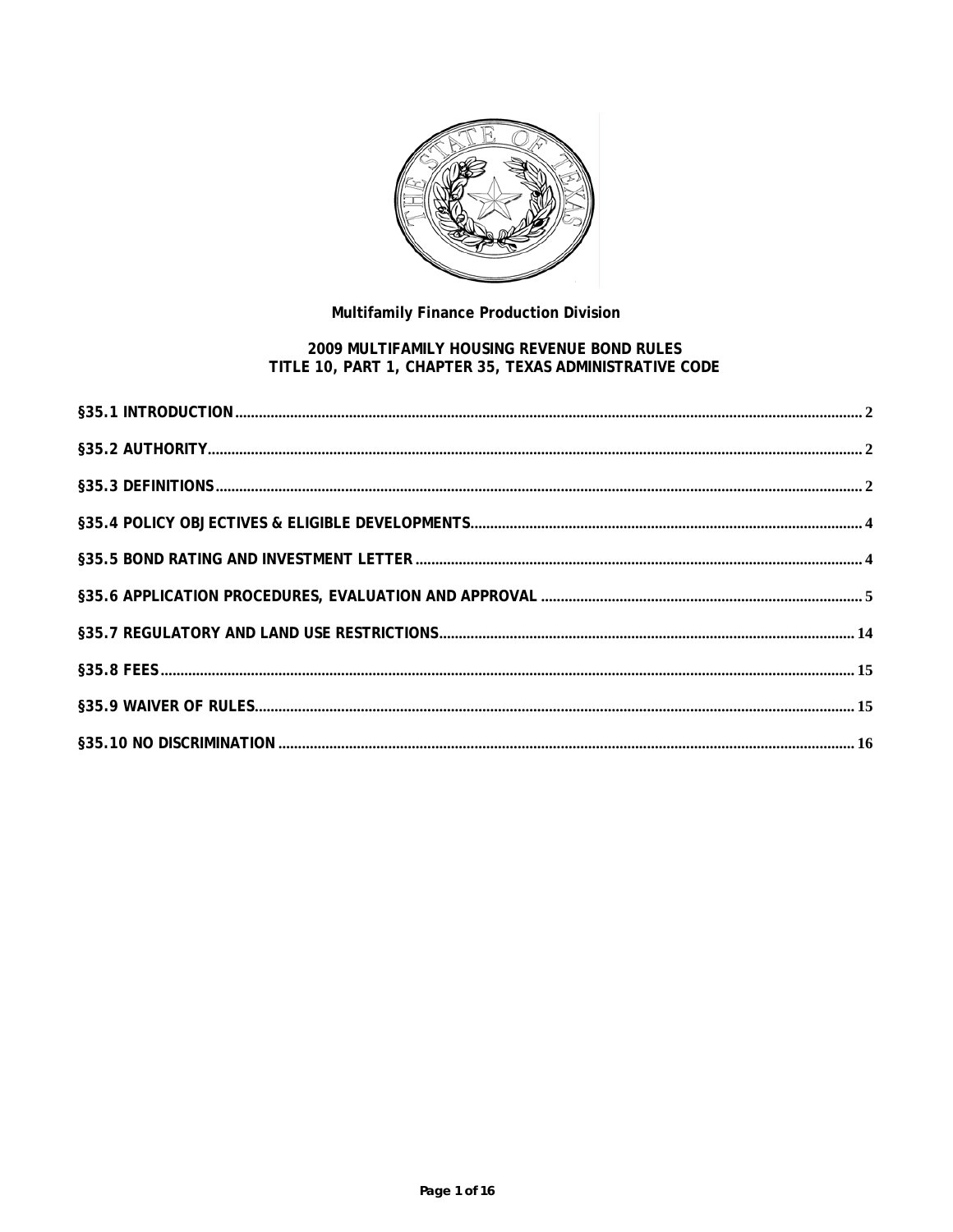<span id="page-1-0"></span>TITLE 10. COMMUNITY DEVELOPMENT PART I. TEXAS DEPARTMENT OF HOUSING AND COMMUNITY AFFAIRS CHAPTER 35. MULTIFAMILY HOUSING REVENUE BOND RULES 10 TAC §§35.1 – 35.10

# §35.1. Introduction

The purpose of this Chapter 35 is to state the Texas Department of Housing and Community Affairs (the "Department") requirements for issuing Bonds, the procedures for applying for multifamily housing revenue Bond financing, and the regulatory and land use restrictions imposed upon Developments financed with the issuance of Bonds for the 2009 Private Activity Bond Program Year. The rules and provisions contained in Chapter 35, of this title are separate from the rules relating to the Department's administration of the Housing Tax Credit Program. Applicants seeking a housing tax credit allocation should consult the Department's Qualified Allocation Plan and Rules ("QAP"), in effect for the program year for which the Housing Tax Credit application will be submitted. If the applicable QAP contradicts rules set forth in this chapter, the applicable QAP will take precedence over the rules in the chapter. The Department encourages the participation in the Multifamily Bond programs by working directly with Applicants, lenders, trustees, legal counsels, local and state officials and the general public to conduct business in an open, transparent and straightforward manner. The Department has simplified the process, within the limitation of statute, to affirmatively support and create affordable housing throughout the State of Texas.

# §35.2. Authority

The Department receives its authority to issue Bonds from Chapter 2306 of the Texas Government Code. All Bonds issued by the Department must conform to the requirements of the Act. Notwithstanding anything herein to the contrary, tax-exempt Bonds which are issued to finance the Development of multifamily rental housing are specifically subject to the requirements of the laws of the State of Texas, including but not limited to Chapter 2306 and Chapter 1372 of the Texas Government Code relating to Private Activity Bonds, and to the requirements of the Code (as defined in this chapter).

# §35.3. Definitions

The following words and terms, when used in the chapter, shall have the following meaning, unless context clearly indicates otherwise.

- (1) Administrative Deficiency--As defined in §49.3(2) of this title.
- (2) Applicant--As defined in §49.3(7) of this title.
- (3) Application--As defined in §49.3(8) of this title.
- (4) Board--The Governing Board of the Department.

(5) Bond--An evidence of indebtedness or other obligation, regardless of the sources of payment, issued by the Department under the Act, including a bond, note, or bond or revenue anticipation note, regardless of whether the obligation is general or special, negotiable, or nonnegotiable, in bearer or registered form, in certified or book entry form, in temporary or permanent form, or with or without interest coupons.

(6) Code--The U.S. Internal Revenue Code of 1986, as amended from time to time, together with any applicable regulations, rules, rulings, revenue procedures, information statements or other official pronouncements issued by the United States Department of the Treasury or the Internal Revenue Service.

(7) Development--As defined in §49.3(32) of this title.

- (8) Development Owner--As defined in §49.3(35) of this title.
- (9) Eligible Tenants--
	- (A) individuals and families of Extremely Low, Very Low and Low Income;

(B) Families of Moderate Income (in each case in the foregoing subparagraph (A) and (B) of this paragraph as such terms are defined by the Issuer under the Act); and

(C) Persons with Special Needs, in each case, with an Anticipated Annual Income not in excess of 140% of the area median income for a four-person household in the applicable standard metropolitan statistical area; provided that all Low-Income Tenants shall count as Eligible Tenants.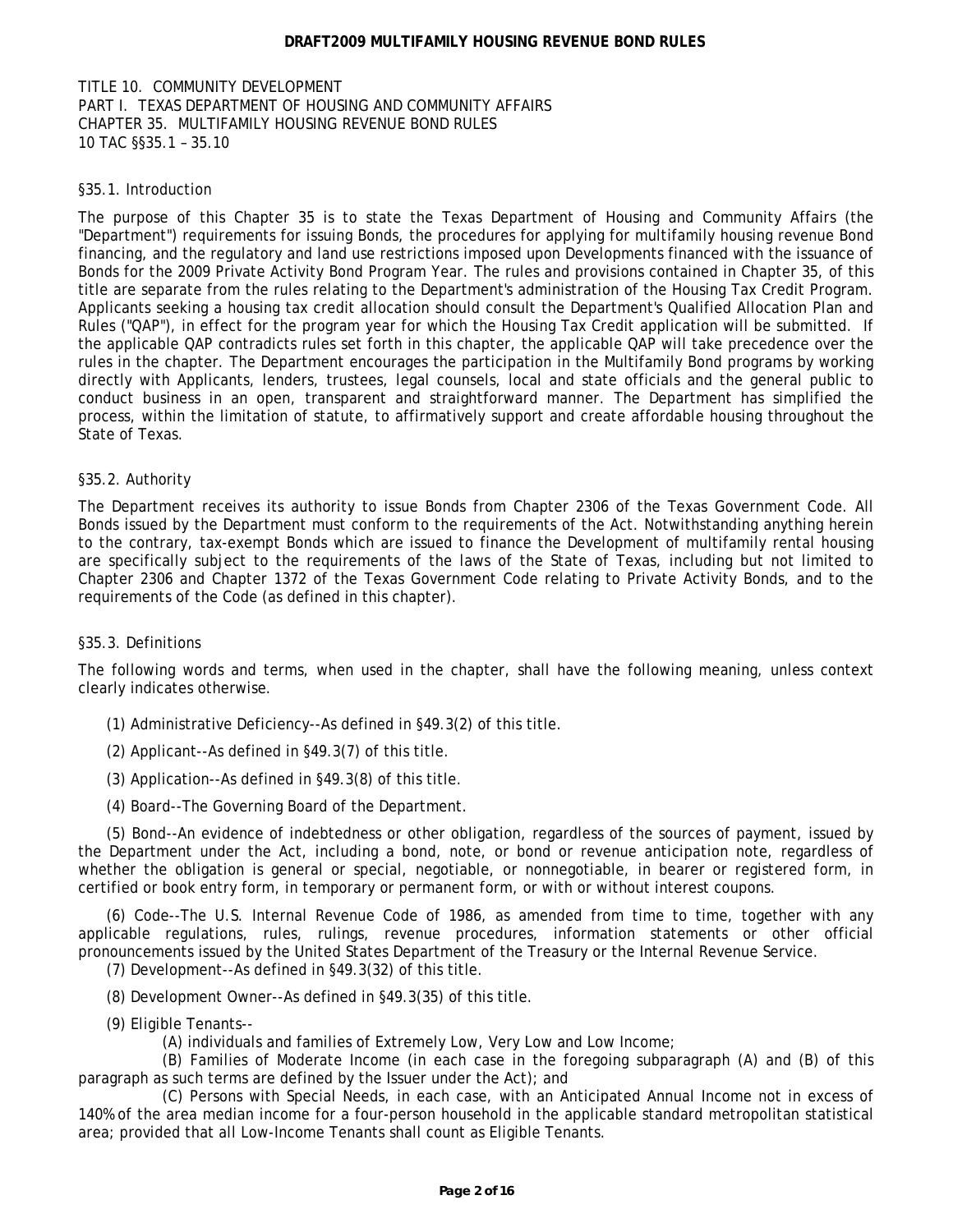(10) Extremely Low Income--The income received by an individual or family whose income does not exceed thirty percent (30%) of the area median income or applicable federal poverty line, as determined by the Act.

(11) Family of Moderate Income--A family:

(A) that is determined by the Board to require assistance taking into account:

(i) the amount of total income available for the housing needs of the individuals and family;

(ii) the size of the family;

(iii) the cost and condition of available housing facilities;

(iv) the ability of the individuals and family to compete successfully in the private housing market and to pay the amounts required by private enterprise for sanitary, decent, and safe housing; and

(v) standards established for various federal programs determining eligibility based on income;

and

(B) that does not qualify as a family of Low Income.

(12) Ineligible Building Type—As defined in §49.3(56) of this title.

(13) Institutional Buyer--

(A) An accredited investor as defined in Regulation D promulgated under the Securities Act of 1933, as amended (17 CFR §230.501(a)), but excluding any natural person or any director or executive officer of the Department (17 CFR §§230.501(a)(4)-(6)); or

(B) A qualified institutional buyer as defined by Rule 144A promulgated under the Securities Act of 1935, as amended (17 CFR §230.144(A)).

(14) Intergenerational Housing--As defined in §49.3(57) of this title.

(15) Low Income--The income received by an individual or family whose income does not exceed eighty percent (80%) of the area median income or applicable federal poverty line, as determined by the Act.

(16) Land Use Restriction Agreement (LURA)--An agreement between the Department and the Development Owner which is binding upon the Development Owner's successors in interest that encumbers the Development with respect to the requirements of law, including this title, the Act and Section 42 of the Code.

(17) New Construction--As defined in §49.3(64) of this title.

(18) Owner--An Applicant that is approved by the Department as qualified to own, construct, acquire, rehabilitate, operate, manage, or maintain a Development subject to the regulatory powers of the Department and other terms and conditions required by the Department and the Act.

(19) Persons with Special Needs--Persons who:

(A) Are considered to be disabled under a state or federal law;

(B) Are elderly, meaning 60 years of age or older or of an age specified by an applicable federal program;

(C) Are designated by the Board as experiencing a unique need for decent, safe housing that is not being met adequately by private enterprise; or

(D) Are legally responsible for caring for an individual described by subparagraph (A), (B) or (C) of this paragraph and meet the income guidelines established by the Board.

(20) Private Activity Bonds--Any Bonds described by §141(a) of the Code.

(21) Private Activity Bond Program Scoring Criteria--The scoring criteria established by the Department for the Department's Multifamily Housing Revenue Bond Program, §35.6(e) of this title.

(22) Private Activity Bond Program Threshold Requirements--The threshold requirements established by the Department for the Department's Multifamily Housing Revenue Bond Program, §35.6(d) of this title.

(23) Program--The Department's Multifamily Housing Revenue Bond Program.

(24) Proper Site Control--Regarding the legal control of the land to be used for the Development, means the earnest money contract is in the name of the Applicant (principal or member of the General Partner); fully executed by all parties and escrowed by the title company.

(25) Property--The real estate and all improvements thereon, whether currently existing or proposed to be built thereon in connection with the Development, and including all items of personal property affixed or related thereto.

(26) Qualified 501(c)(3) Bonds--Any Bonds described by §145(a) of the Code.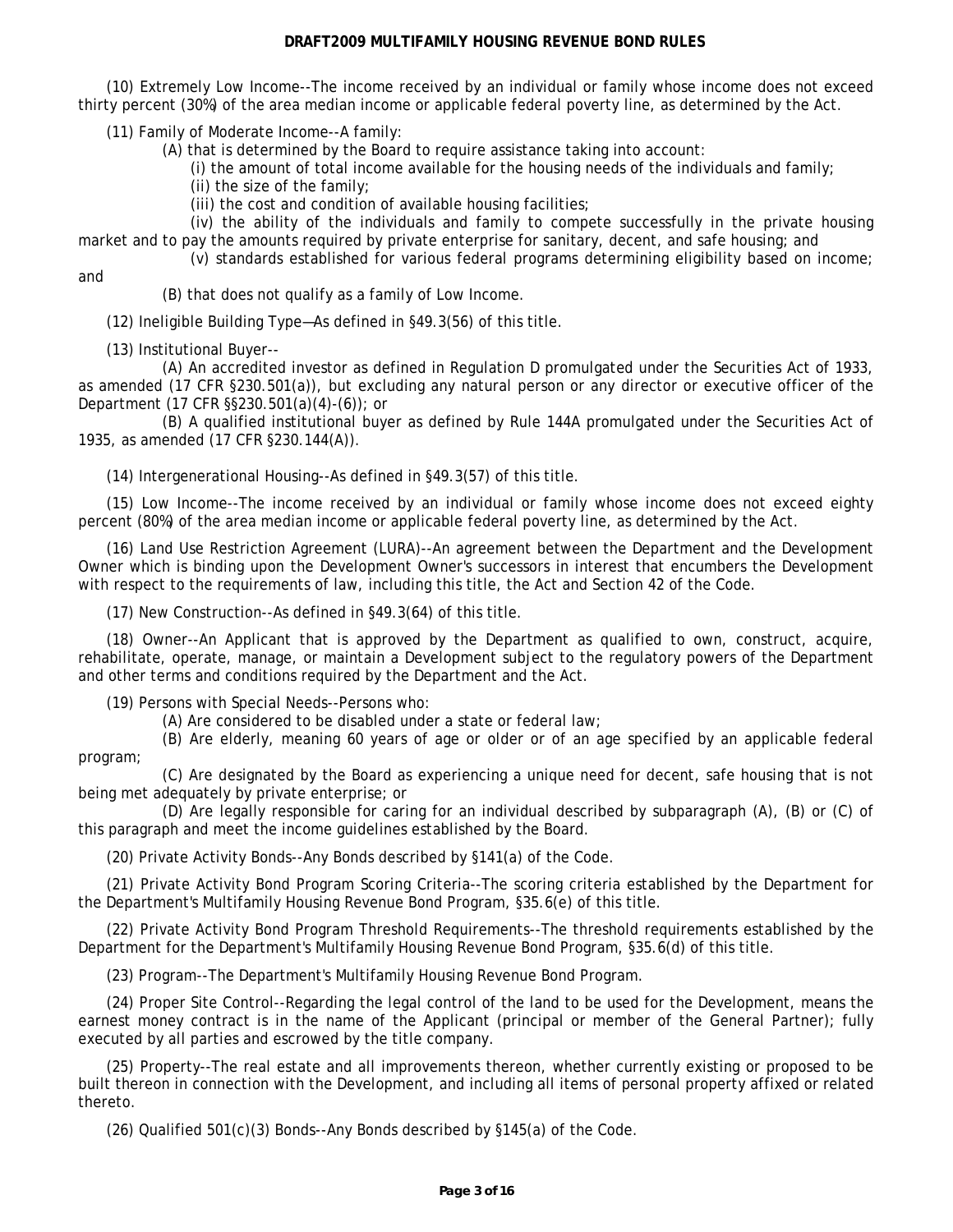<span id="page-3-0"></span>(27) Rehabilitation--As defined in §49.3(81) of this title.

(28) Rural Area--An area that is located:

(A) Outside the boundaries of a primary metropolitan statistical area or a metropolitan statistical area;

(B) Within the boundaries of a primary metropolitan statistical area or a metropolitan statistical area, if the statistical area has a population of 25,000 or less and does not share a boundary with an urban area; or

(C) In an Area that is eligible for funding by Texas Rural Development Office of the United States Department of Agriculture (TRDO-USDA), other than an area that is located in a municipality with a population of more than 50,000.

(29) Rural Development--A Development or proposed Development that is located in a Rural Area, other than rural new construction Developments with more than 80 units.

(30) Tenant Income Certification--A certification as to income and other matters executed by the household members of each tenant in the Development, in such form as reasonably may be required by the Department in satisfaction of the criteria prescribed by the Secretary of Housing and Urban Development under §8(f)(3) of the Housing Act of 1937 ("the Housing Act") (42 U.S.C. 1437f) for purposes of determining whether a family is a lower income family within the meaning of the §8(f)(1) of the Housing Act.

(31) Tenant Services--Social services, including child care, transportation, and basic adult education, that are provided to individuals residing in low income housing under Title IV-A, Social Security Act (42 U.S.C. §601 et seq.), and other similar services.

(32) Tenant Services Program Plan--The plan, subject to approval by the Department, which describes the Tenant Services to be provided by the Development Owner in a Development.

(33) Trustee--A national banking association organized and existing under the laws of the United States, as trustee (together with its successors and assigns and any successor trustee).

(34) TRDO-USDA –As defined in §49.3(94) of this title.

(35) Unit--As defined in §49.3(95) of this title.

(36) Very Low Income--The income received by an individual or family whose income does not exceed sixty percent (60%) of the area median income or applicable federal poverty line as determined under the Act.

#### §35.4. Policy Objectives and Eligible Developments.

The Department will issue Bonds to finance the rehabilitation, preservation or construction of decent, safe and affordable housing throughout the State of Texas. Eligible Developments may include those which are constructed, acquired, or rehabilitated and which provide housing for individuals and families of Low Income, Very Low Income, or Extremely Low Income, and Families of Moderate Income.

§35.5. Bond Rating and Investment Letter.

(a) Bond Ratings. All publicly offered Bonds issued by the Department to finance Developments shall have and be required to maintain a debt rating the equivalent of at least an "A" rating assigned to long-term obligations by Standard & Poor's Ratings Services, a division of The McGraw-Hill Companies, Inc. or Moody's Investors Service, Inc. If such rating is based upon credit enhancement provided by an institution other than the Applicant or Development Owner, the form and substance of such credit enhancement shall be subject to approval by the Board, which approval shall be evidenced by adoption by the Board of a resolution authorizing the issuance of the credit-enhanced Bonds. Remedies relating to failure to maintain appropriate credit ratings shall be provided in the financing documents relating to the Development.

(b) Investment Letters. Bonds rated less than "A," or Bonds which are unrated must be placed with one or more Institutional Buyers and must be accompanied by an investment letter acceptable to the Department. Subsequent purchasers of such Bonds shall also be qualified as Institutional Buyers and shall sign and deliver to the Department an investment letter in a form acceptable to the Department. Bonds rated less than "A" and Bonds which are unrated shall be issued in physical form, in minimum denominations of one hundred thousand dollars (\$100,000), and shall carry a legend requiring any purchasers of the Bonds to sign and deliver to the Department an investment letter in a form acceptable to the Department.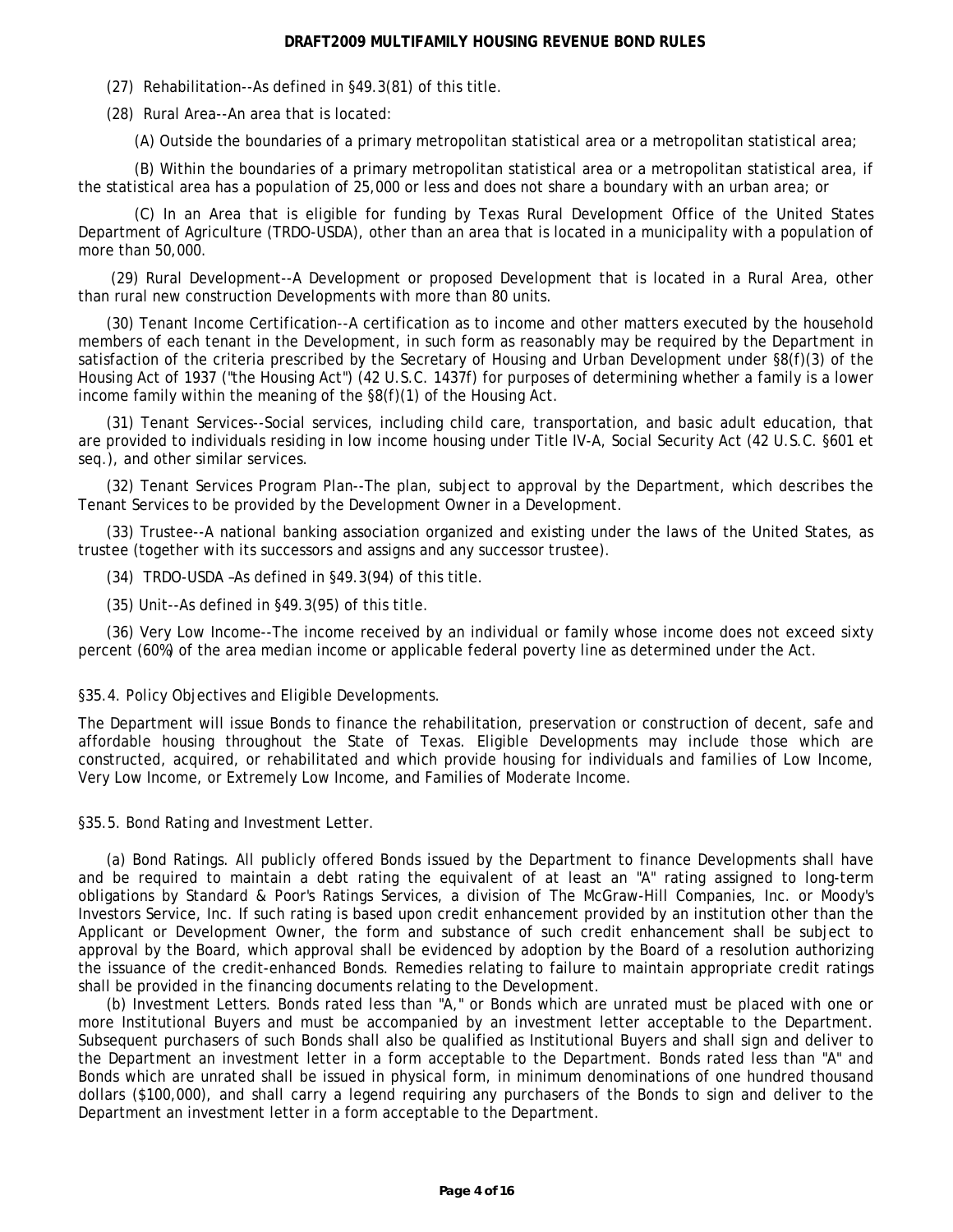<span id="page-4-0"></span>§35.6. Application Procedures, Evaluation and Approval.

(a) Application Costs, Costs of Issuance, Responsibility and Disclaimer. The Applicant shall pay all costs associated with the preparation and submission of the Application--including costs associated with the publication and posting of required public notices--and all costs and expenses associated with the issuance of the Bonds, regardless of whether the Application is ultimately approved or whether Bonds are ultimately issued. At any stage during the Application process, the Applicant is solely responsible for determining whether to proceed with the Application, and the Department disclaims any and all responsibility and liability in this regard.

(b) Pre-application. An Applicant who requests financing from the Department for a Development shall submit a pre-application in a format prescribed by the Department. Within fourteen (14) days of the Department's receipt of the pre-application, the Department will be responsible for federal, state, and local community notifications of the proposed Development. Upon review of the pre-application, if the Development is determined to be ineligible for Bond financing by the Department, the Department will send a letter to the Applicant explaining the reason for the ineligibility. If the Development is determined to be eligible for Bond financing by the Department, the Department will score and rank the pre-application based on the Private Activity Bond Program Scoring Criteria as described in subsection (d) of this section. The Department will rank the pre-application with higher scores ranking higher within each priority defined by §1372.0321, Texas Government Code. All Priority 1 Applications will be ranked above all Priority 2 Applications which will be ranked above all Priority 3 Applications, regardless of score, reflecting a priority structure which gives consideration to the income levels of the tenants and the rent levels of the units consistent with §2306.359. This priority ranking will be used throughout the calendar year. In the event two or more Applications receive the same score, the Department will use, as a tie-breaking mechanism, a priority first for Applications involving rehabilitation; then if a tie still exists, the Application with the greatest number of points awarded for Quality and Amenities for the Development; then if a tie still exists, the Department will grant preference to the pre-application with the lower number of net rentable square feet per bond amount requested. Pre-Applications must meet the threshold requirements as stated in the Private Activity Bond Program Threshold Requirements as set out in subsection (c) of this section. After scoring and ranking, the Development and the proposed financing structure will be presented to the Department's Board for consideration of a resolution declaring the Department's initial intent to issue Bonds (the "inducement resolution") with respect to the Development. After Board approval of the inducement resolution, the induced Applications will be submitted to the Texas Bond Review Board for its lottery, waiting list or carryforward processing in rank order. The Texas Bond Review Board will draw the number of lottery numbers that equates to the number of eligible Applications submitted by the Department for participation in lottery. The lottery numbers drawn will not equate to a specific Development. The Texas Bond Review Board will thereafter assign the lowest lottery number drawn to the highest ranked Application as previously determined by the Department. The Texas Bond Review Board will issue reservations of allocation for Applications submitted for the waiting list or carryforward in the order provided by the Department based on rank. The criteria by which a Development may be deemed to be eligible or ineligible are explained in subsection (j) of this section, entitled Eligibility Criteria. The Private Activity Bond Program Scoring Criteria will be posted on the Department's website.

(c) Approval of the inducement resolution does not guarantee final Board approval of the Bond Application. Department staff, for good cause, may recommend that the Board not approve an inducement resolution for an Application. The TDHCA Board reviews the Development as a whole for adherence to timelines and notification rules in the Qualified Allocation Plan and Rules, the need for the Development, compliance with local government rules and procedures, financial feasibility and the input of local and state officials and interested community members. These factors and others will be used to make the final determination at the appropriate time. Because each Development is unique, making the final determination is often dependent on the issues presented at the time the Application is presented to the Board.

(d) Pre-Application Threshold Requirements.

(1) As the Department reviews the Application, the Department will use the following assumptions, even if not reflected by the Applicant in the Application. Prequalification Assumptions:

(A) Development Feasibility:

- (i) Debt Coverage Ratio must be greater than or equal to 1.15;
- (ii) Deferred Developer Fees are limited to 80% of Developer's Fees;

(iii) Contractor Fee, Overhead and General Requirements are limited to 14% of direct costs plus site work cost; and

(iv) Developer Fees cannot exceed 15% of the project's Total Eligible Basis.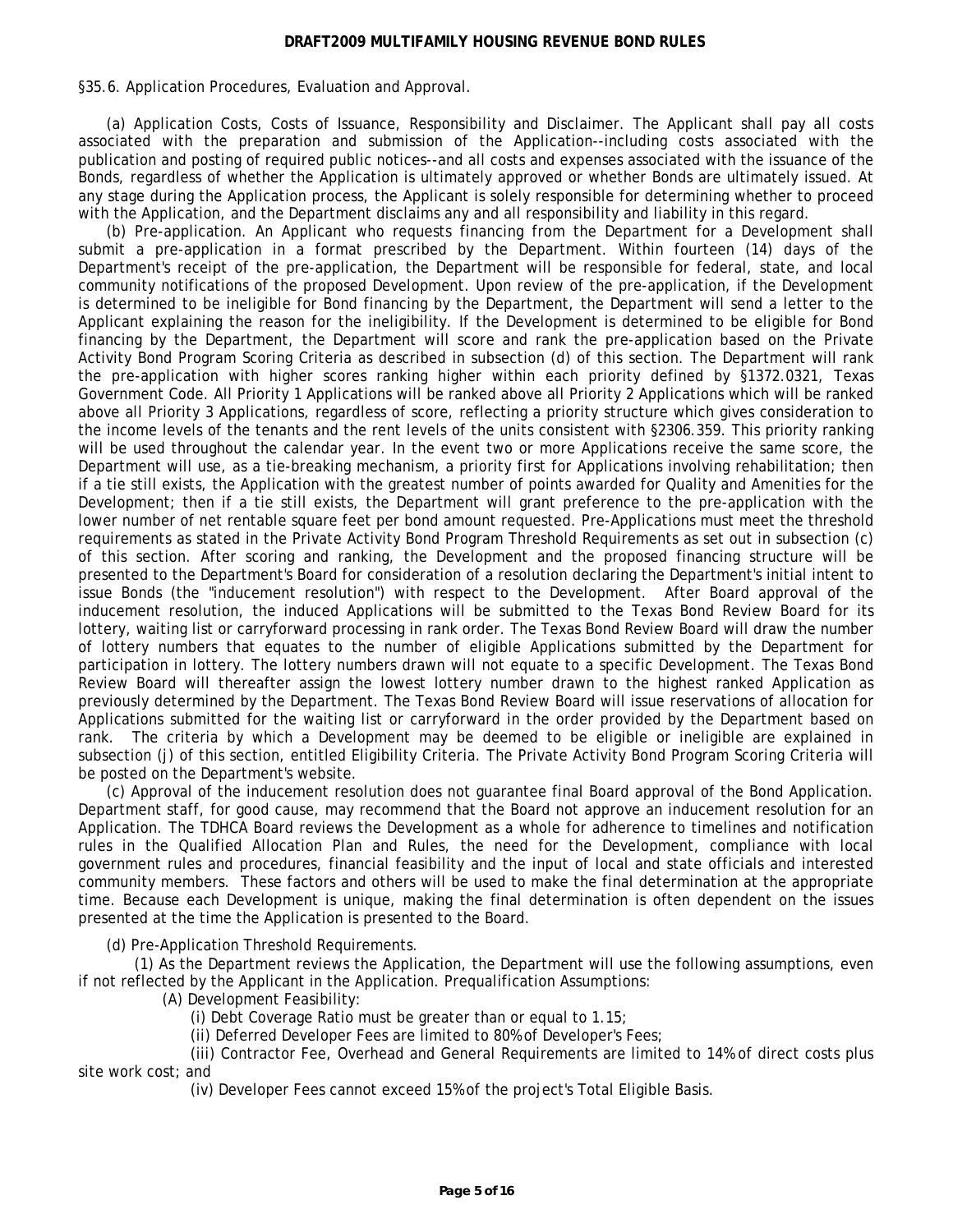(B) Construction Costs Per Unit Assumption. Costs not to exceed \$85 per square foot for general population developments and \$95 for elderly developments (Acquisition / Rehab developments are exempt from this requirement);

(C) Anticipated Interest Rate and Term. As stated in the Summary of Financing Participants in the pre-application;

(D) Size of Units (Acquisition/Rehab developments are exempt from this requirement):

(i) Efficiency Units must be at least 550 square feet;

(ii) One bedroom Unit must be greater than or equal to 650 square feet for family and 600 square feet for senior Units;

(iii) Two bedroom Unit must be greater that or equal to 900 square feet for family and 700 square feet for senior Units;

(iv) Three bedroom Unit must be greater than or equal to 1,000 square feet; and/or.

(v) Four bedroom Unit must be greater than or equal to 1,200 square feet.

(2) Appropriate Zoning. Evidence of appropriate zoning for the proposed use or evidence of application made and pending decision;

(3) Executed Site Control. Properly executed and escrow receipted site control through the inducement Board meeting at pre-application and 90 days from the date of the bond reservation with the option to extend through the scheduled TDHCA Board meeting at full application. The potential expiration of site control does not warrant the application being presented to the TDHCA Board prior to the scheduled meeting;

(4) Current Market Information (must support affordable rents);

(5) Completed current TDHCA Bond Pre-Application;

(6) Completed Multifamily Rental Worksheets;

(7) Certification of Local Elected Official request for neighborhood organization information and Public Notification Information;

(8) Completed 2009 Bond Review Board Residential Rental Attachment;

(9) Signed letter of Responsibility for All Costs Incurred;

(10) Signed Mortgage Revenue Bond Program Certification Letter;

(11) Evidence of Paid Application Fees (\$1,000 to TDHCA, \$1,500 to Vinson and Elkins, as the Department's bond counsel, and \$5,000 to Bond Review Board);

(12) Boundary Survey or Plat clearly identifying the location and boundaries of the subject property;

(13) Local Area map showing the location of the Property and Community Services / Amenities within a three (3) mile radius;

(14) Utility Allowance documented from the Appropriate Local Housing Authority;

(15) Organization Chart showing the structure of the Applicant and the ownership structure of any principals of the Applicant with evidence of Entity Registration or Reservation with the Secretary of State; and

(16) Required Notification. Evidence of notification is required in the form of the "Certification of Notifications" form provided in the pre-application stating that they made all the required notifications prior to the deadlines and a copy of the entire mailing list on the "Public Information Form" (including names and complete addresses) of all the recipients. Proof of delivery of the notification must not be older than three months prior to the date of Application submission date. Notification must be sent to all the following individuals and entities (If the QAP and Rules in effect for the program year for which the Bond and Housing Tax Credit applications are submitted reflect a notification process that is different from the process listed in subparagraphs (A) – (F) of this paragraph, then the QAP and Rules will override the notification process listed in subparagraphs (A) – (F) of this paragraph):

(A) State Senator and Representative that represents the community containing the development;

(B) Presiding Officer of the governing body of any municipality containing the development and all elected members of that body (Mayor, City Council members);

(C) Presiding Officer of the governing body of the county containing the development and all elected members of that body (County Judge and/or Commissioners);

(D) School District Superintendent of the school district containing the development;

(E) Presiding Officer of the School Board of Trustees of the school district containing the development; and

(F) Evidence in the form of a certification that all of the notifications required under this paragraph have been made. Requests for Neighborhood Organizations under clause (i) of this subparagraph must be made by the deadlines described in that clause. Evidence of notification must meet the requirements identified in clause (ii) of this subparagraph to all of the individuals and entities identified in clause (iii) of this subparagraph.

(i) The Applicant must request Neighborhood Organizations on record with the county and state whose boundaries include the proposed Development Site as follows: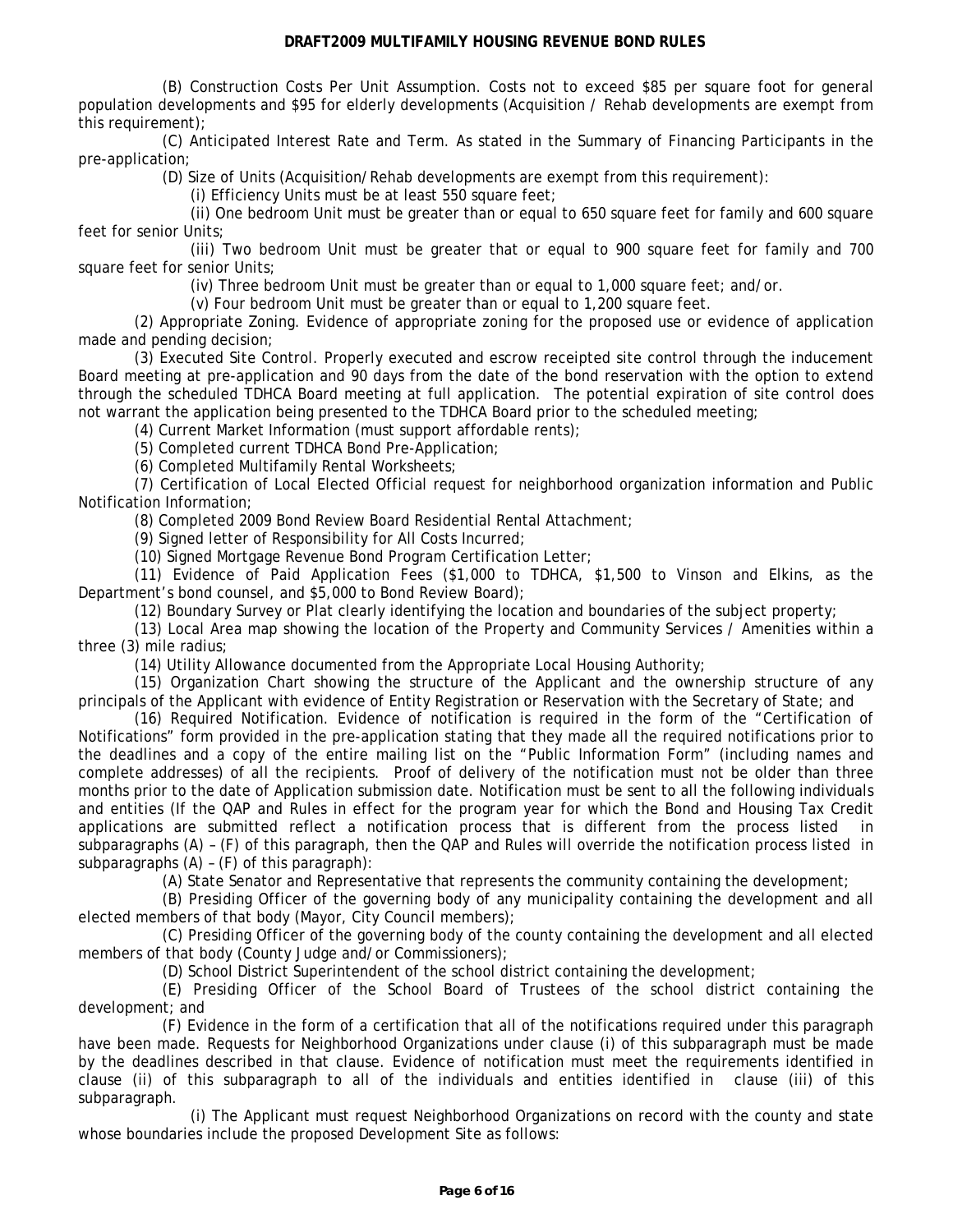(I) No later than fourteen (14) days prior to the date the Application is submitted, the Applicant must e-mail, fax or mail with registered receipt a completed, "Neighborhood Organization Request" letter as provided in the Pre-Application materials to the local elected official for the city and county where the Development is proposed to be located. If the Development is located in an Area that has district based local elected officials, or both at-large and district based local elected officials, the request must be made to the city council member or county commissioner representing that district; if the Development is located an Area that has only at-large local elected officials, the request must be made to the mayor or county judge for the jurisdiction. If the Development is not located within a city or is located in the Extra Territorial Jurisdiction (ETJ) of a city, the county local elected official must be contacted. In the event that local elected officials refer the Applicant to another source, the Applicant must request neighborhood organizations from that source in the same format;

(II) If no reply letter is received from the local elected officials by seven (7) days prior to the Application submission, then the Applicant must certify to that fact with the "Pre-Application Notification Certification Form" provided in the Pre-Application materials; and

(III) The Applicant must list all Neighborhood Organizations on record with the county or state whose boundaries contain the proposed Development Site or that the Applicant has knowledge of as of the Pre-Application Submission in the "Certification of Notification Form" provided in the Pre-Application.

(ii) No later than the date the Pre-Application is submitted, Notification must be sent to all of the following individuals and entities by e-mail, fax or mail with registered receipt in the format required in the "Pre-Application Notification Template" provided in the Pre-Application materials. Developments located in an Extra Territorial Jurisdiction (ETJ) of a city are not required to notify city officials; however the county officials are required to be notified. Evidence of Notification is required in the form of a certification in the "Certification of Notification Form" provided in the Pre-Application materials. It is strongly encouraged that Applicants retain proof of delivery of the notifications to the persons or entities prescribed in subclauses (I) – (IX) of this clause in the event the Department requires proof of Notification. Evidence of proof of delivery is demonstrated by signed receipt for mail or courier delivery and confirmation of receipt by recipient for facsimile and electronic mail. Officials to be notified are those officials in office at the time the Pre-Application is submitted.

(I) Neighborhood Organizations on record with the state or county whose boundaries contain the proposed Development Site as identified in clause (i)(III) of this subparagraph;

(II) Superintendent of the school district containing the Development;

Development;

(III) Presiding officer of the board of trustees of the school district containing the

(IV) Mayor of any municipality containing the Development;

(V) All elected members of the governing body of any municipality containing the

Development;

(VI) Presiding officer of the governing body of the county containing the Development;

(VII) All elected members of the governing body of the county containing the Development;

(VIII) State representative of the district containing the Development; and

(IX) State senator of the district containing the Development.

(iii) Each such notice must include, at a minimum, all of the following:

(I) The Applicant's name, address, individual contact name and phone number;

(II) The Development name, address, city and county;

(III) A statement informing the entity or individual being notified that the Applicant is submitting a request for Private Activity Bonds and Housing Tax Credits with the Texas Department of Housing and Community Affairs;

(IV) Statement of whether the Development proposes New Construction or Rehabilitation;

(V) The type of Development being proposed (single family homes, duplex, apartments, townhomes, highrise etc.) and population being served (family, Intergenerational Housing, or elderly);

(VI) The approximate total number of Units and approximate total number of low-income Units;

(VII) The approximate percentage of Units serving each level of AMGI (e.g. 20% at 50% of AMGI, etc.) and the percentage of Units that are market rate; and

(VIII) The number of Units and proposed rents (less utility allowances) for the low-income Units and the number of Units and the proposed rents for any market rate Units. Rents to be provided are those that are effective at the time of the Pre-Application, which are subject to change as annual changes in the area median income occur.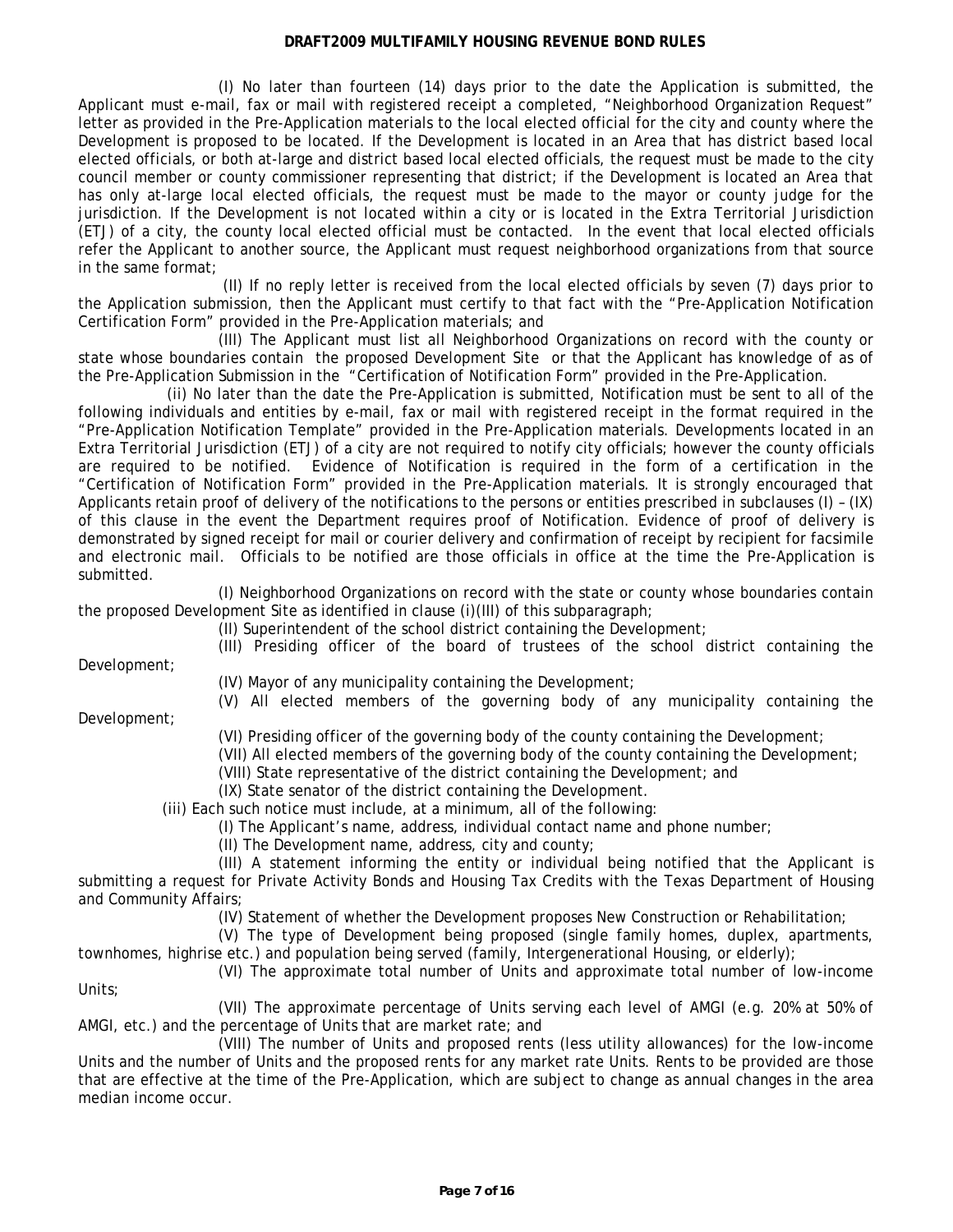(17) All New Construction or Reconstruction units must provide the amenities in subparagraphs (A) – (G) of this paragraph. Rehabilitation (excluding Reconstruction) must provide the amenities in subparagraphs (B) – (G) of this paragraph unless expressly identified as not required (§2306.187).

(A) All new construction units must be wired with RG-6 COAX or better and CAT3 phone cable or better, wired to each bedroom, dining room and living room;

(B) Blinds or window coverings for all windows;

(C) Energy-Star or equivalently rated dishwasher and disposal (not required for TRDO-USDA Developments);

(D) Energy-Star or equivalently rated Refrigerator;

(E) Exhaust/vent fans (vented to the outside) in bathrooms;

(F) Energy-Star or equivalently rated ceiling fans in living areas and bedrooms; and

(G) Energy-Star or equivalently rated lighting fixtures in all Units.

(e) Pre-Application Scoring Criteria.

(1) Income and rent levels of the tenants: Priority 1 applications will receive 10 points, Priority 2 applications will receive 7 points and Priority 3 applications will receive 5 points.

(2) Construction Cost Per Unit includes: direct hard costs, site work, contractor profit, overhead, general requirements and contingency. Calculation will be hard costs per square foot of net rentable area. Must be greater than or equal to \$85 per square foot for general population Developments and \$95 per square foot for elderly Developments (1 point) (Acquisition / Rehab will automatically receive (1 point)).

(3) Size of Units. Average size of all Units combined in the development must be greater than or equal to 950 square foot for family and must be greater than or equal to 750 square foot for elderly (5 points). (Acquisition / Rehab developments will automatically receive 5 points).

(4) Period of Guaranteed Affordability for Low Income Tenants. Add 10 years of affordability after the extended use period for a total affordability period of 40 years (1 point).

(5) Quality and Amenities Substitutions in amenities will be allowed as long as the overall score is not affected. Applications in which Developments provide specific qualities and amenities at no extra charge to the tenant will be awarded points as follows: Acquisition/Rehab developments will receive 1.5 points for each item.

(A) Laundry Connections (2 points);

- (B) Self-cleaning or continuous cleaning ovens (1 point);
- (C) Microwave Ovens (in each Unit) (1 point);
- (D) Refrigerator with icemaker (1 point);
- (E) Laundry equipment (washer and dryers) for each individual Unit including a front load washer and dryer in required UFAS compliant Units (3 points);

(F) Storage Room of approximately nine (9) square feet or greater (does not include bedroom, entryway or linen closets (does not have to be in the unit but must be on the property site) (1 point);

(G) Covered entries (1 point);

- (H) Nine foot ceilings in living room and all bedrooms (at minimum) (1 point);
- (I) Covered patios or covered balconies (1 point);
- (J) Covered Parking (including garages) of at least one covered space per Unit (2 points);
- (K) High speed internet service to all Units at no cost to residents (2 points);
- (L) Fire sprinklers in all Units (2 points);

(M) 100% masonry on exterior, which can include stucco, cementitious board products, concrete brick and mortarless concrete masonry; excludes EIFS synthetic stucco (3 points) Applicants may not select this item if subparagraph (N) of this paragraph is selected);

(N) Greater than 75% Masonry on exterior, which can include stucco and cementitious board products, concrete brick and mortarless concrete masonry; excludes EIFS synthetic stucco (1 point) Applicants may not select this item if subparagraph (M) of this paragraph is selected);

(O) Thirty year architectural shingle roofing (1 point);

(P) Use of energy efficient alternative construction materials (structurally insulated panels) with wall insulation at a minimum of R-20 (3 points);

(Q) R-15 Walls / R-30 Ceilings (rating of wall system) (3 points);

(R) 14 SEER HVAC or evaporative coolers in dry climates for new construction, adaptive reuse and reconstruction or radiant barrier in the attic for the rehabilitation (3 points);

(S) Energy Star or equivalently rated kitchen appliances (2 points);

(T) One Children's Playscape Equipped for 5 to 12 years olds, or one Tot Lot (1 point);

(U) Two Children's Playscapes Equipped for 5 to 12 year olds, two Tot Lots, or one of each (2 points);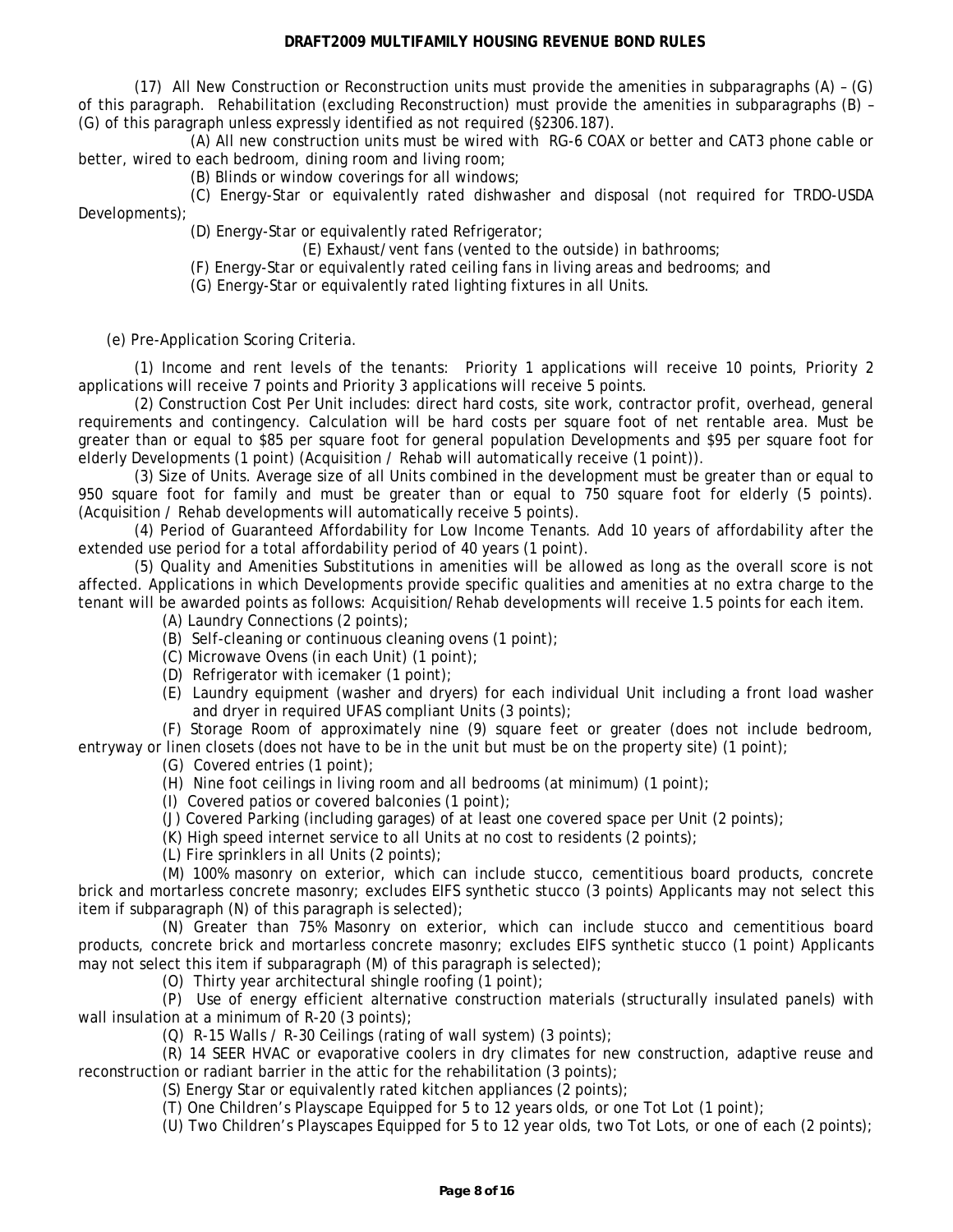(V) Sport Court (Tennis, Basketball or Volleyball)(2 points);

(W) Enclosed sun porch or covered community porch/patio (2 points);

(X) BBQ Grills and Tables (at least one each per 50 Units) (1 point);

(Y) Accessible walking path/jogging path separate from a sidewalk (1 point);

(Z) Full Perimeter Fencing (2 points);

(AA) Controlled access gate (1 point);

(BB) Equipped and functioning business center or equipped computer learning center with 1 computer for every 30 Units proposed in the Application, and 1 printer for every 3 computers (with a minimum of one printer), and 1 fax machine (2 points);

(CC) Furnished and staffed children's activity center (3 points);

(DD) Horseshoe pit, putting green or shuffleboard court) (1 point);

(EE) Furnished Fitness Center equipped with a minimum of two of the following fitness equipment options with at least one per every 40 Units or partial increment of 40 Units: stationary bicycle, elliptical trainer, treadmill, rowing machine, universal gym, stationary weight bench, sauna, stair climber, etc. The maximum number of equipment options required for any Development, regardless of number of Units, shall be five (2 points);

(FF) Library with an accessible sitting area (separate from the community room) (1 point);

(GG) Gazebo with sitting area (1 point);

(HH) Covered Pavilion that includes barbeque grills and tables (2 points);

(II) Swimming pool (3 points);

(JJ) Community laundry room (with at least one front leading washer (1 point);

(KK) Furnished Community room (1 point);

(LL) Service coordinator office in addition to leasing offices (1 point);

(MM) Senior Activity Room (Arts and Crafts, etc.)(2 points);

(NN) Health Screening Room (1 point);

(OO) Secured Entry (elevator buildings only)--(1 point);

(PP) Community Dining Room with full or warming kitchen (3 points);

(QQ) Community Theatre Room equipped with a 52 inch or larger screen with surround sound equipment, DVD player; and theatre seating (3 points).

(RR) Green Building amenities:

i. Evaporative coolers (for use in designated counties listed in the Application Materials, 2009 Housing Tax Credit Site Demographics Information) (1 point);

ii. Passive solar heating/cooling (3 points);

iii. Water conserving features (toilets using less than or equal to 1.6 gallons per flush, shoerheads, kitchen faucets or bathroom faucets using less than or equal to 2.0 gallons per minute) (1 point for each);

iv. Solar water heaters (2 points);

v. Collected water (at least 50%) for irrigation purposes (2 points);

vi. Sub-metered utility meters (3 points);

vii. Energy Star qualified windows and glass doors (2 points);

viii. Thermally and draft efficient doors (SHGC of 0.40 and U-value specified by climate zone according to the 2006 IECC) (2 points);

ix. Photovoltaic panels for electricity and design and wiring for the use of such panels (3 points);

x. Construction waste management and implementation of EPA's Best Management Practices for erosion and sedimentation control during construction (1 point);

xi. Exterior envelope insulation, vapor barriers and air barriers greater than or equal to Energy Star air barrier and insulation criteria (2 points);

xii. HVAC, windows, domestic hot water heater or insulation that exceeds Energy Star standards or exceeds the IRC 2006 (2 points);

xiii. Bamboo flooring, wool carpet, linoleum flooring, straw board, poplar OSB, or cotton batt insulation (2 points);

xiv. Recycle service provided throughout the compliance period (1 point); or

xv. Water permeable walkways (1 point).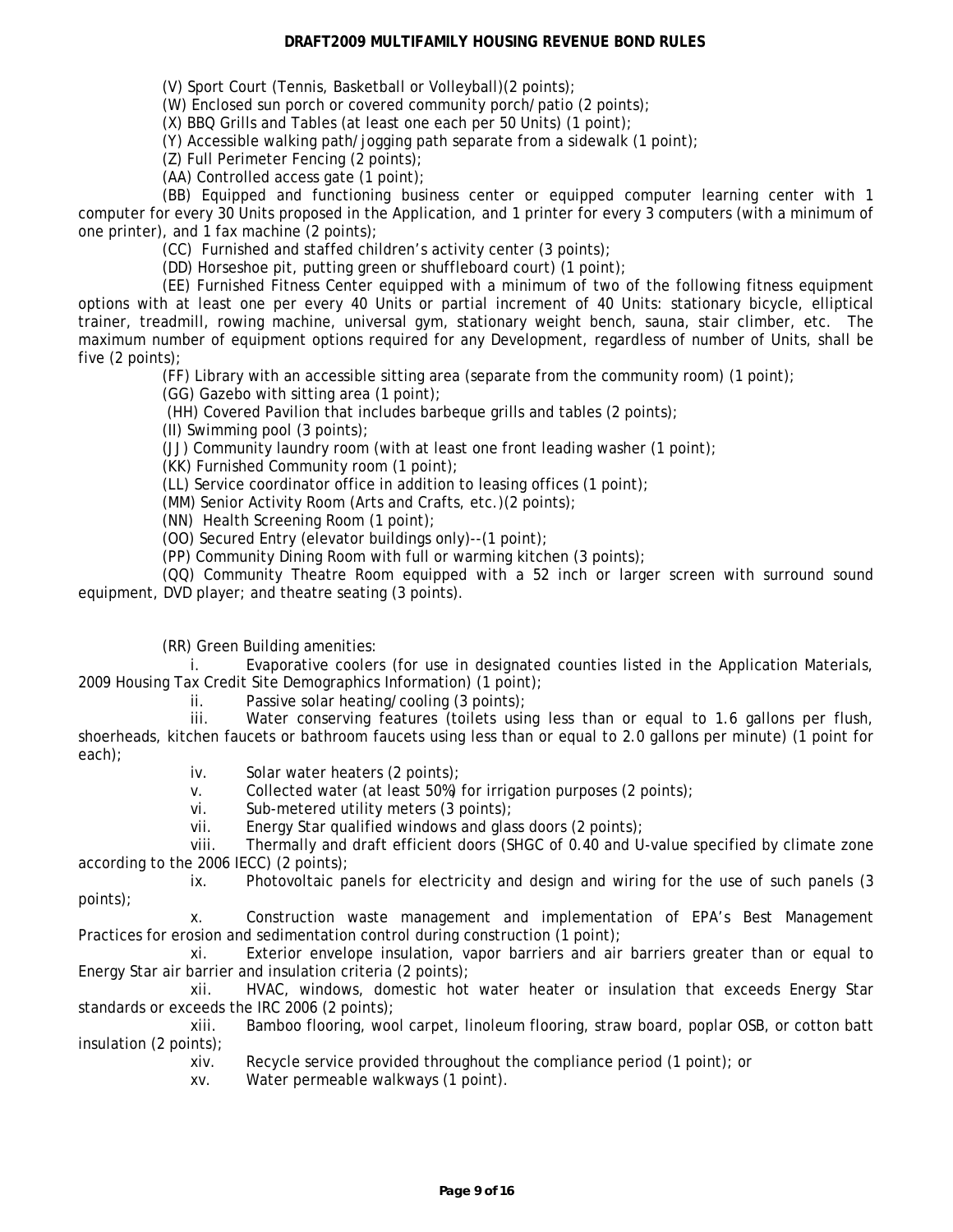(6) Tenant Services (Tenant Services shall include only direct costs (tenant services contract amount, supplies for services, internet connections, initial cost of computer equipment, etc.). Indirect costs such as overhead and utility allocations may not be included):

(A) \$10.00 per Unit per month (10 points);

(B) \$7.00 per Unit per month (5 points); or

(C) \$4.00 per Unit per month (3 points).

(7) Zoning appropriate for the proposed use or no zoning required for the intended use must be in place at the time of the Application submission date, which are listed on the Department's website for Applications submitted for waiting list and carryforward, in order to receive points (5 points).

(8) Proper Site Control (as defined in §35.3(24) of this title). Site control must bethrough the scheduled Board meeting inducement and at full application must be 90 days from the date of the bond reservation with the option to extend through the scheduled TDHCA Board meeting. The potential expiration of site control does not warrant the application being presented to the TDHCA Board prior to the scheduled meeting. For Applications submitted for waiting list and carryforward all information must be correct at the time of the Application submission date, listed on the Department's website in order to receive points (5 points).

(9) Development Support / Opposition Maximum net points of +24 to -24. Each letter will receive a maximum of +3 to -3. All letters received by 5:00 PM, seven (7) business days prior to the date of the Board meeting at which the Application will be considered for Applications submitted for waiting list and carryforward will be used in scoring. The letter must specifically indicate support or opposition otherwise the letter will be considered neutral:

(A) Texas State Senator and Texas State Representative (maximum +3 to -3 points per official);

(B) Presiding officer of the governing body of any municipality containing the Development and the elected district member of the governing body of the municipality containing the Development (maximum +3 to - 3 points per official);

(C) Presiding officer of the governing body of the county containing the Development and the elected district member of the governing body of the county containing the Development (if the site is not in a municipality, these points will be doubled) (maximum +3 to -3 points per official); and/or

(D) Local School District Superintendent and Presiding Officer of the Board of Trustees for the School district containing the Development (maximum +3 to -3 points per official).

(10) Proximity to Community Services / Amenities Community services / amenities within three (3) miles of the site. A map must be included with the Application showing a three (3) mile radius notating where the services / amenities are located. (Acquisition/Rehab developments will receive 1.5 points for each item in subparagraphs (A) – (O) of this paragraph):

(A) Full service grocery store or supermarket (1 point);

(B) Pharmacy (1 point);

(C) Convenience store / mini-market (1 point);

(D) Retail Facilities (Target, Wal-Mart, Home Depot, Bookstores, etc.) (1 point);

(E) Bank / Financial Institution (1 point);

(F) Restaurant (1 point);

(G) Indoor public recreation facilities (community center, civic center, YMCA, museum) (1 point);

(H) Outdoor public recreation facilities (park, golf course, public swimming pool) (1 point);

(I) Fire / Police Station (1 point);

(J) Medical Facilities (hospitals, minor emergency, medical offices) (1 point);

(K) Public Library (1 point);

(L) Public Transportation (1/2 mile from site) (1 point);

(M) Public School (only one school required for point and only eligible with general population developments) (1 point);

(N) Dry Cleaners; and/or

(O) Family Video Rental (i.e. Blockbuster, Hollywood Video, Movie Gallery) (1 point).

(11) Proximity to Negative Features adjacent to or within 300 feet of any part of the Development site boundaries. A map must be included with the application showing where the feature is located. Developer must provide a letter stating there are none of the negative features listed in subparagraphs (A) – (F) of this paragraph within the stated area if that is correct. (maximum -6 points)

(A) Junkyards (1 point deducted);

(B) Active Railways (excluding light rail) (1 point deducted);

(C) Heavy industrial / manufacturing plants (1 point deducted);

(D) Solid Waste / Sanitary Landfills (1 point deducted);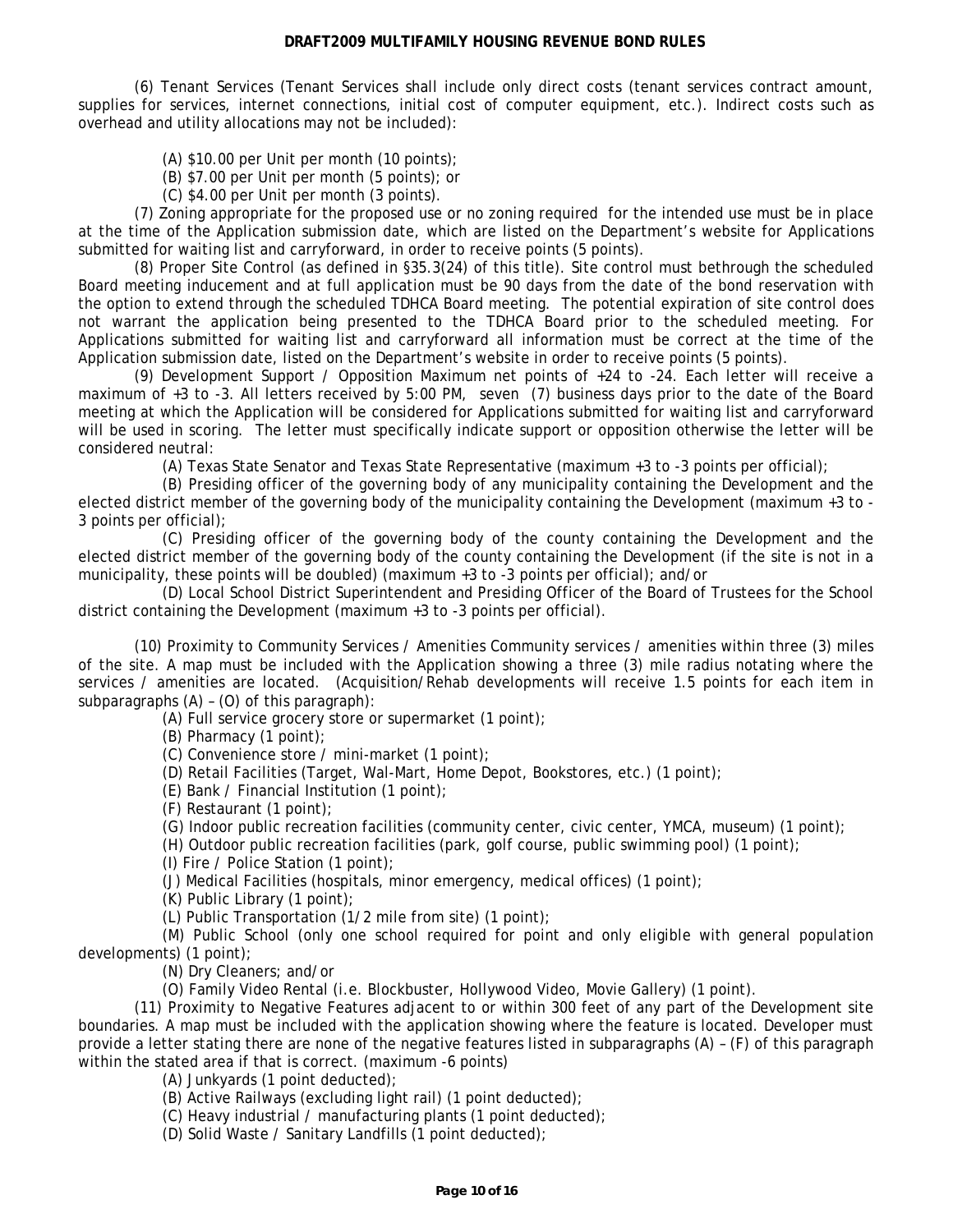(E) High Voltage Transmission Towers within 100 feet (1 point deducted); and/or

(F) Accident zones or flight paths for commercial or military airports (1 point deducted).

(12) Acquisition/Rehabilitation Developments will receive thirty (30) points. This will include the demolition of old buildings and new construction of the same number of units if allowed by local codes or less units to comply with local codes (not to exceed 252 total units).

(13) Preservation Developments will receive ten (10) points. This includes rehabilitation proposals on properties which are nearing expiration of an existing affordability requirement within the next two years or for which the there has been a rent restriction requirement in the past ten years. Evidence must be provided.

(14) Declared Disaster Areas. Applications will receive 7 points, if at the time the complete preapplication is submitted or at any time within the two-year period preceding the date of submission, the proposed Development site is located in an area declared to be a disaster under §418.014 of the Texas Government Code. This includes Federal, State and Governor declared disaster areas.

(15) Developments in Census Tracts with No Other Existing Developments Supported by Tax Credits. Applications will receive 6 points if the proposed Development is located in a census tract in which there are no other existing developments that were awarded housing tax credits in the last 5 years and 3 points if there are no other existing developments that were awarded housing tax credits in the last 3 years. The applicant must provide evidence of the census tract in which the Development is located. These census tracts are outlined in the 2008 Housing Tax Credit Site Demographic Characteristics Report.

(16) Notary Public Services for Tenants. Applications will receive 1 point for this item (§2306.6710(b)(3)) To receive this point, the Applicant must submit a certification that the Development will provide notary public services to the tenants at no cost to the tenant. This provision will be included in the Land Use Restriction Agreement and Regulatory Agreement.

(f) Multiple Site Applications. For the purposes of scoring, applicants must submit the required information as outlined in the Pre-Application Submission Manual. Each individual property will be scored on its own merits and the final score will be determined based on an average of all of the individual scores.

(g) Financing Commitments. After approval by the Board of the inducement resolution, and as part of the submission of a final application, the Applicant will be solely responsible for making appropriate arrangements with financial institutions which are to be involved with the issuance of the Bonds or the financing of the Development, and to begin the process of obtaining firm commitments for financing from each of the financial institutions involved.

(h) Final Application. An Applicant who elects to proceed with submitting a final Application to the Department must submit the Volumes I and II of the Application, for Priority 1 and 2, prior to receipt of a reservation of allocation from the Texas Bond Review Board. For Priority 3 Applications the Volumes I and II must be submitted within fourteen (14) days of the reservation date from the Texas Bond Review Board. The Volume III of the Application and such supporting material as is required by the Department must be submitted at least sixty (60) days prior to the scheduled meeting of the Board at which the Development and the Bond issuance are to be considered, unless the Department directs the Applicant otherwise in writing. If the Applicant is applying for other Department funding then refer to the Rules for that program for Application submission requirements. The final application must adhere to the Department's QAP and Rules in effect for the program year for which the Bond and Housing Tax Credit applications are submitted. The Department may determine that supporting materials listed in the full application shall be provided subsequent to the final Application deadline in accordance with a schedule approved by the Department. Failure to provide any supporting materials in accordance with the approved schedule may be grounds for terminating the Application and returning the reservation to the Texas Bond Review Board.

(1) A Public Notification Sign shall be installed on the proposed Development site, regardless of Priority, within thirty (30) days of the Department's receipt of Volumes I and II. The applicant must certify to the fact that the sign was installed within (thirty) 30 days of Volume I and II submission and the date, time and location of the TEFRA Public Hearing must be included on the sign at least (thirty) 30 days prior to the hearing date. The sign must be at least four (4) feet by eight (8) feet in size and be located within twenty (20) feet of, and facing, the main road adjacent to the site. The sign shall be continuously maintained on the site until the day the TDHCA Board takes final action on the Application for the development. The information and lettering on the sign must meet the minimum requirements identified in the Application. In areas where the Public Notification Sign is prohibited by local ordinance or code, an alternative to installing a Public Notification Sign and at the same required time, the Applicant shall mail written notification to all addresses located within the footage distance required by the local municipality zoning ordinance or 1,000 feet, if there is no local zoning ordinance or if the zoning ordinance does not require notification, of any part of the proposed Development site. This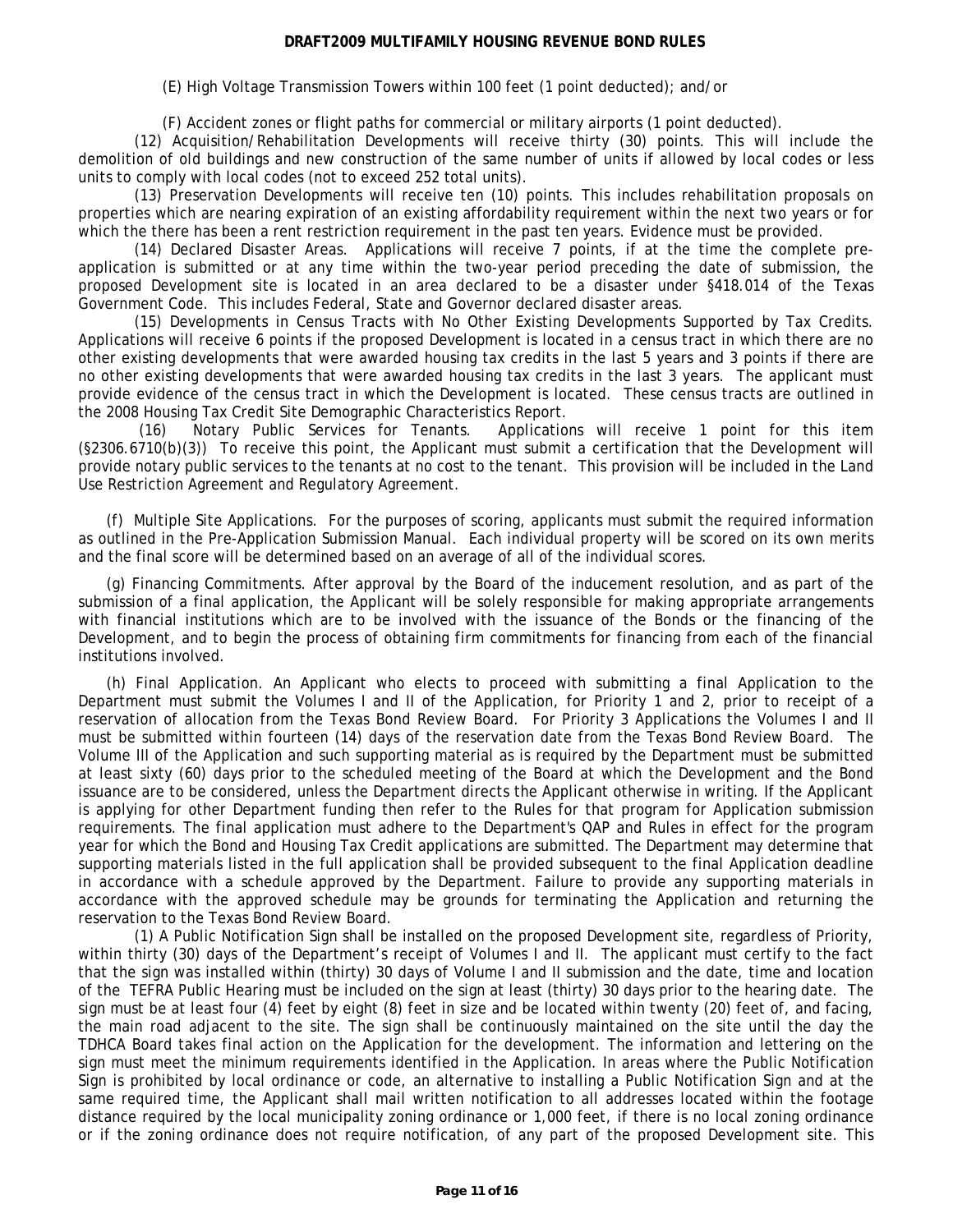written notification must include the information otherwise required for the sign. If the Applicant chooses to provide this mailed notice in lieu of signage, the final Application must include a map of the proposed Development site and mark the 1,000 foot or local ordinance area showing street names and addresses; a list of all addresses the notice was mailed to; an exact copy of the notice that was mailed; and a certification that the notice was mailed through the U.S. Postal Service and stating the date of mailing. The Applicant must mail notice to any public official that changed from the submission of the pre-application to the submission of the final application and any neighborhood organization that is known and was not notified at the time of the preapplication submission. No additional notification is required unless the Applicant submitted a change in the Application that reflects a total Unit increase greater than 10%, an increase greater than 10% for any given AMFI, a decrease in the number of market rate units, or a change in the population being served (elderly, general population or transitional); and

(2) Completed Uniform Application and Multifamily Rental Worksheets in the format required by the Department as posted to the Department's website.

(i) Administrative Deficiencies. If an Application contains deficiencies which, in the determination of the Department staff, require clarification or correction of information submitted at the time of the Application, the Department staff may request clarification or correction of such Administrative Deficiencies. Because the review for Eligibility, Threshold Criteria, and review for financial feasibility by the Department's Real Estate Analysis Division may occur separately, Administrative Deficiency requests may be made several times. The Department staff will request clarification or correction in a deficiency notice in the form of an e-mail, or if an e-mail address is not provided in the Application, by facsimile, and a telephone call (only if there has not been confirmation of the receipt of the email within 24 hours) to the Applicant and one other party identified by the Applicant in the Application advising that such a request has been transmitted. All Administrative Deficiencies shall be clarified or corrected to the satisfaction of the Department within five business days. Failure to resolve all outstanding deficiencies within five business days will result in a penalty fee of \$500 for each day the deficiency remains unresolved. Any Application with unresolved deficiencies after the 10<sup>th</sup> day from the issuance of the deficiency notice will be terminated. The Applicant will be responsible for the payment of any fees accrued pursuant to this section regardless of any termination pursuant to this section. The time period for responding to a deficiency notice begins at the start of the business day following the deficiency notice date. Deficiency notices may be sent to an Applicant prior to or after the end of the Application Acceptance Period. The Application will not be presented to the Board for consideration until all outstanding fees have been paid.

(j) Eligibility Criteria. The Department will evaluate the Development for eligibility at the time of preapplication, and at the time of final Application. If there are changes to the Application that have an adverse affect on the score and ranking order and that would have resulted in the Application being placed below another Application in the ranking, the Department will terminate the Application and return the reservation to the Texas Bond Review Board (with the exception of changes to deferred developer's fees and support or opposition points). The Development and the Applicant must satisfy the conditions set out in paragraphs (1) - (6) of this subsection in order for a Development to be considered eligible:

(1) The proposed Development must further meet the public purposes of the Department as identified in the Code.

(2) The proposed Development and the Applicant and its principals must satisfy the Department's Underwriting Rules and Guidelines (§1.32 of this title). The pre-application must include sufficient information for the Department to establish that the Underwriting Guidelines can be satisfied. The final Application will be thoroughly underwritten according to the Underwriting Rules and Guidelines (§1.32 of this title).

(3) The Development must not be located on a site determined to be unacceptable for the intended use by the Department.

(4) Any Development in which the Applicant or principals of the Applicant have an ownership interest must be found not to be in Material Non-Compliance under the compliance Rules in effect at the time of preapplication submission. Any corrective action documentation affecting the Material Non-compliance status score must be submitted to the Department no later than thirty (30) days prior to final application submission.

(5) Neither the Applicant nor any principals of the Applicant is, at the time of Application:

(A) barred, suspended, or terminated from procurement in a state or federal program or listed in the List of Parties Excluded from Federal Procurement or Non-Procurement Programs; or

(B) has been convicted of a state or federal crime involving fraud, bribery, theft, misrepresentation, misappropriation of funds, or other similar criminal offenses within fifteen (15) years; or

(C) is subject to enforcement action under state or federal securities law, action by the NASD, subject to a federal tax lien, or the subject of an enforcement proceeding with any governmental entity; or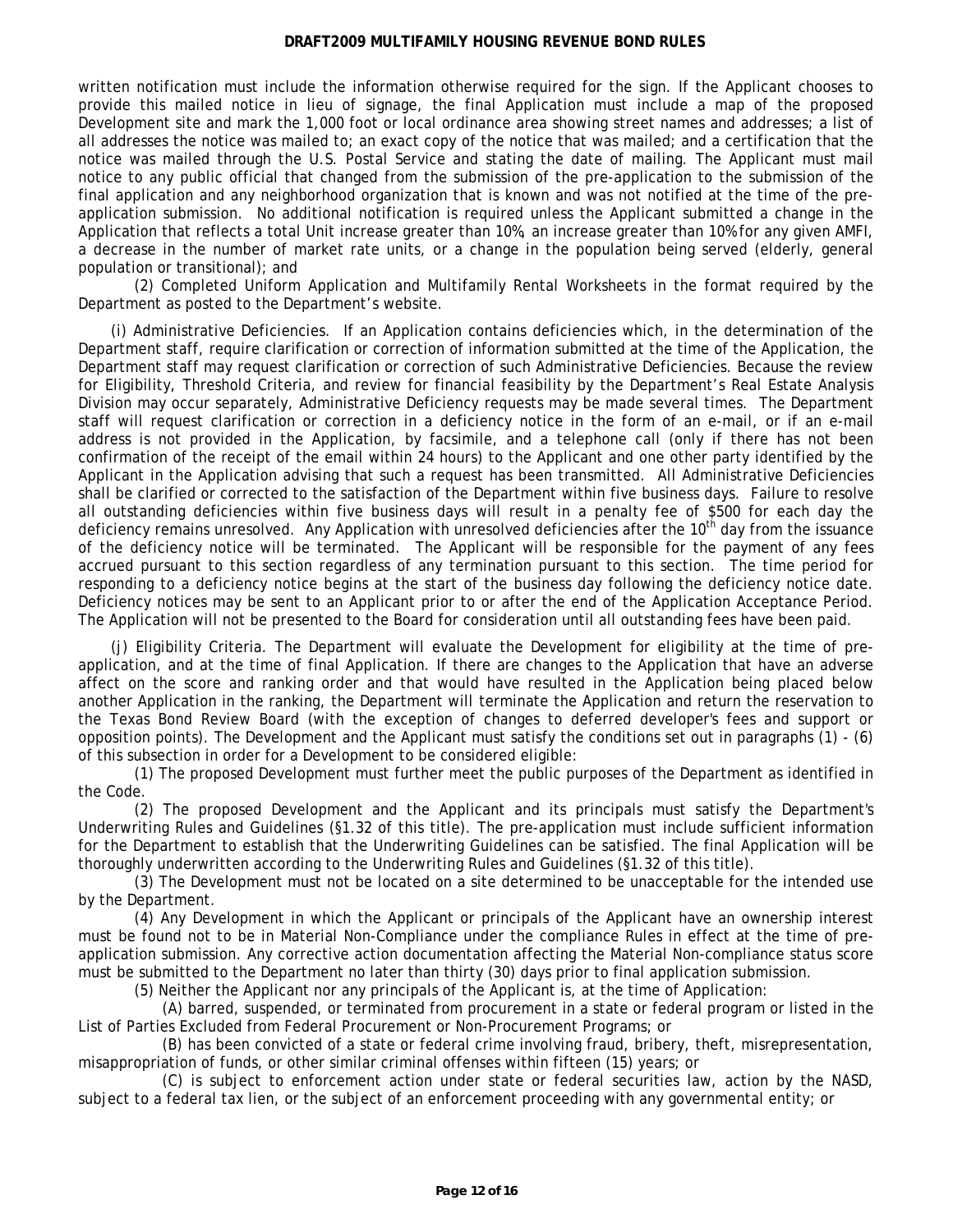(D) neither applicant nor any principals of the applicant have a development under their ownership or control with a Material Non-compliance score as set out in the Department's Compliance Monitoring Policies and Procedures (§60 of this title); or

(E) otherwise disqualified or debarred from participation in any of the Department's programs.

(6) Neither the Applicant nor any of its principals may have provided any fraudulent information, knowingly false documentation or other intentional or negligent misrepresentation in the Application or other information submitted to the Department.

(7) An application may include either the rehabilitation or new construction, or both the rehabilitation and new construction, of qualified residential rental facilities located at multiple sites and with respect to which 51% or more of the residential units are located:

(A) in a county with a population of less than 75,000; or

(B) in a county in which the median income is less than the median income for the state, provided that the units are located in that portion of the county that is not included in a metropolitan statistical area containing one or more projects that are proposed to be financed, in whole or in part, by an issuance of bonds. The number of sites may be reduced as needed without affecting their status as a project for purposes of the application, provided that the final application for a reservation contains at least two sites (§1372.002)

(k) Bond Documents. After receipt of the final Application, bond counsel for the Department shall draft Bond documents which conform to the state and federal laws and regulations which apply to the transaction.

(l) Public Hearings; Board Decisions. For every Bond issuance, the Department will hold a public hearing in accordance with §2306.0661, Texas Government Code and §147(f) of the Code, in order to receive comments from the public pertaining to the Development and the issuance of the Bonds. The Applicant or member of the Development team must be present and will be responsible for conducting a brief presentation on the proposed Development and providing handouts at the hearing that should contain at a minimum, a description of the Development, maximum rents and income restrictions. If the proposed Development is an acquisition/rehabilitation then the presentation should include the scope of work that will be done to the property. All handouts must be submitted to the Department for review at least two (2) days prior to the public hearing. Publication of all notices required for the public hearing shall be at the sole expense of the Applicant. The Board's decisions on approvals of proposed Developments will consider all relevant matters. Any topics or matters, alone or in combination, may or may not determine the Board's decision. The Department's Board will consider the following topics in relation to the approval of a proposed Development:

(1) The developer market study;

(2) The location;

(3) The compliance history of the developer;

(4) The financial feasibility;

(5) The appropriateness of the Development's size and configuration in relation to the housing needs of the community in which the Development is located;

(6) The Development's proximity to other low income Developments;

(7) The availability of adequate public facilities and services;

(8) The anticipated impact on local school districts;

(9) Zoning and other land use considerations;

(10) Any matter considered by the Board to be relevant to the approval decision and in furtherance of the Department's purposes; and

(11) Other good cause as determined by the Board.

(m) Approval of the Bonds.

(1) Subject to the timely receipt and approval of commitments for financing, an acceptable evaluation for eligibility, the satisfactory negotiation of Bond documents, and the completion of a public hearing, the Board, upon presentation by the Department's staff, will consider the approval of the Bond issuance, final Bond documents and, in the instance of privately placed Bonds, the pricing of the Bonds. The process for appeals and grounds for appeals may be found under §1.7 and §1.8 of this title. The Department's conduit housing transactions will be processed in accordance with the Texas Bond Review Board rules 34 TAC, Part 9, Chapter 181, Subchapter A and Chapter 1372, Texas Government Code. The Bond issuance must receive an approving opinion from the Department's bond counsel with respect to the legality and validity of the Bonds and the security therefore, and in the case of tax-exempt Bonds, with respect to the excludability from gross income for federal income tax purposes of interest on the Bonds.

(2) Alternative Dispute Resolution Policy. The Department encourages use of Alternative Dispute Resolution methods as outlined in §1.17 of this title.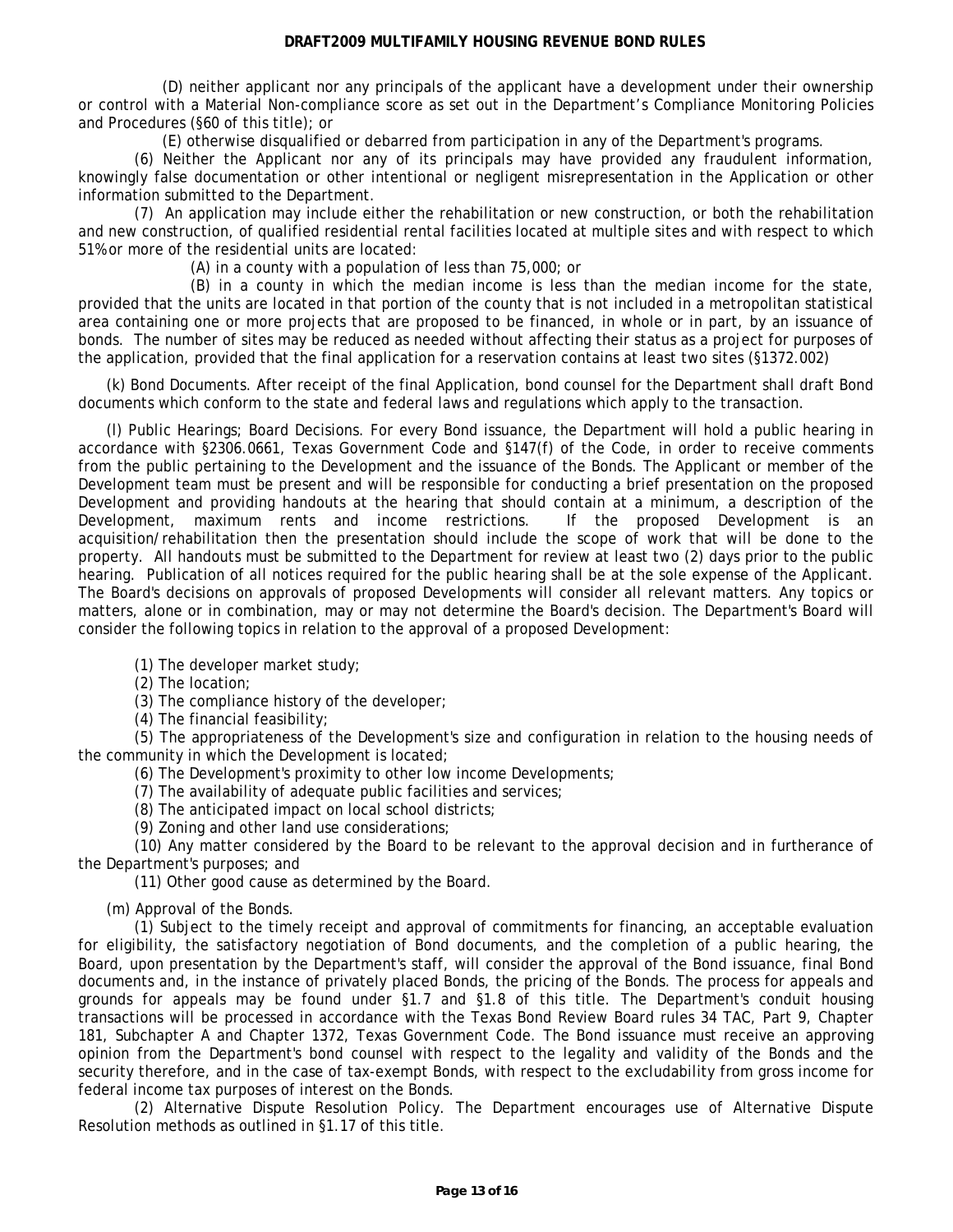<span id="page-13-0"></span>(n) Local Permits. Prior to the closing of the Bonds, all necessary approvals, including building permits, from local municipalities, counties, or other jurisdictions with authority over the Development must have been obtained or evidence that the permits are obtainable subject only to payment of certain fees must be provided to the Department.

(o) Closing. If there are changes to the Application prior to closing that have an adverse affect on the score and ranking order that would have resulted in the Application being placed below another Application in the ranking, the Department will terminate the Application and return the reservation to the Texas Bond Review Board (with the exception of changes to deferred developer's fees and support or opposition points). Once all approvals have been obtained and Bond documents have been finalized to the respective parties' satisfaction, the Bond transaction will close. Any outstanding Housing Trust Fund Pre-Development loans for the proposed Development site must be paid in full at the time the bond transaction is closed. All Applicants are subject to §1.20(g) of this title. Upon satisfaction of all conditions precedent to closing, the Department will issue Bonds in exchange for payment thereof. The Department will then loan the proceeds of the Bonds to the Applicant and disbursements of the proceeds may begin.

# §35.7. Regulatory and Land Use Restrictions

(a) Filing and Term of LURA. A Regulatory and Land Use Restriction Agreement or other similar instrument (the "LURA"), will be filed in the property records of the county in which the Development is located for each Development financed from the proceeds of Bonds issued by the Department. For Developments involving new construction, the term of the LURA will be the longer of 30 years, the period of guaranteed affordability or the period for which Bonds are outstanding. For the financing of an existing Development, the term of the LURA will be the longer of the longest period which is economically feasible in accordance with the Act, or the period for which Bonds are outstanding.

(b) Development Occupancy. The LURA will specify occupancy restrictions for each Development based on the income of its tenants, and will restrict the rents that may be charged for Units occupied by tenants who satisfy the specified income requirements. Pursuant to §2306.269, Texas Government Code, the LURA will prohibit a Development Owner from excluding an individual or family from admission to the Development because the individual or family participates in the housing choice voucher program under Section 8, United States Housing Act of 1937 (the "Housing Act"), and from using a financial or minimum income standard for an individual or family participating in the voucher program that requires the individual or family to have a monthly income of more than two and one half (2.5) times the individual's or family's share of the total monthly rent payable to the Development Owner of the Development. Development occupancy requirements must be met on or prior to the date on which Bonds are issued unless the Development is under construction. Adequate substantiation that the occupancy requirements have been met, in the sole discretion of the Department, must be provided prior to closing. Occupancy requirements exclude Units for managers and maintenance personnel that are reasonably required by the Development.

# (c) Set Asides.

(1) Developments which are financed from the proceeds of Private Activity Bonds or from the proceeds of Qualified 501(c)(3) Bonds must be restricted under one of the following two minimum set-asides:

(A) at least twenty percent (20%) of the Units within the Development that are available for occupancy shall be occupied or held vacant and available for occupancy at all times by persons or families whose income does not exceed fifty percent (50%) of the area median income, or

(B) at least forty percent (40%) of the Units within the Development that are available for occupancy shall be occupied or held vacant and available for occupancy at all times by persons or families whose income does not exceed sixty percent (60%) of the area median income.

(2) The Development Owner must designate at the time of Application which of the two set-asides will apply to the Development and must also designate the selected priority for the Development in accordance with §1372.0321, Texas Government Code. Units intended to satisfy set-aside requirements must be distributed evenly throughout the Development, and must include a reasonably proportionate amount of each type of Unit available in the Development.

(3) No tenant qualifying under either of the set-asides shall be denied continued occupancy of a Unit in the Development because, after commencement of such occupancy, such tenant's income increases to exceed the qualifying limit; provided, however, that, should a tenant's income, as of the most recent determination thereof, exceed 140% of the then applicable income limit and such tenant constitutes a portion of the set-aside requirement of this section, then such tenant shall only continue to qualify for so long as no Unit of comparable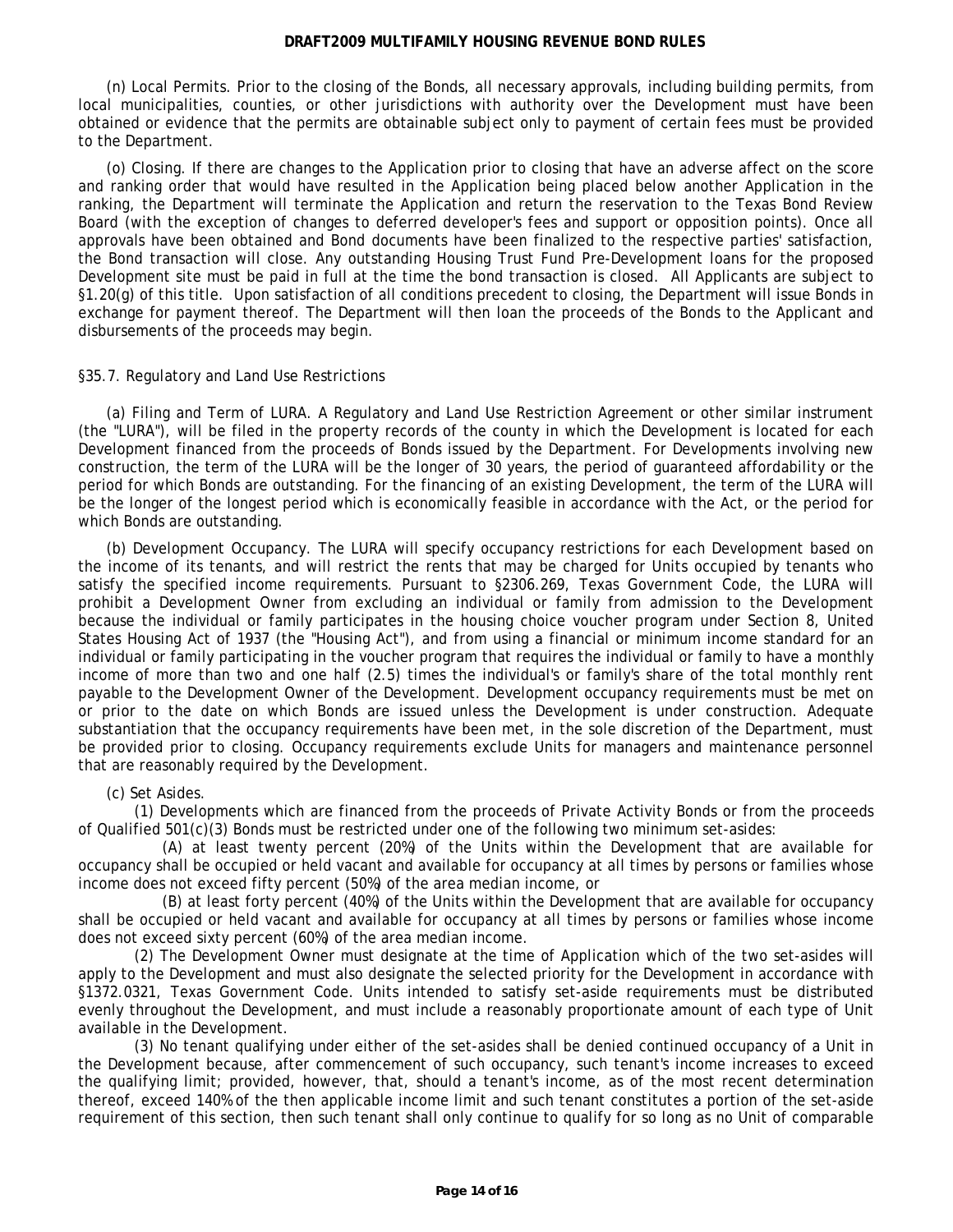<span id="page-14-0"></span>or smaller size is rented to a tenant that does not qualify as a Low-Income Tenant. (Required federal set-aside requirements)

(d) Global Income Requirement. All of the Units that are available for occupancy in Developments financed from the proceeds of Private Activity Bonds or from the proceeds of Qualified 501(c)(3) Bonds shall be occupied or held vacant (in the case of new construction) and available for occupancy at all times by persons or families whose income does not exceed one hundred and forty percent (140%) of the area median income for a fourperson household.

(e) Qualified 501(c)(3) Bonds. Developments which are financed from the proceeds of Qualified 501(c)(3) Bonds are further subject to the restriction that at least seventy-five percent (75%) of the Units within the Development that are available for occupancy shall be occupied (or, in the case of new construction, held vacant and available for occupancy until such time as initial lease-up is complete) at all times by individuals and families of Low Income (less than or equal to 80% of AMFI).

(f) Taxable Bonds. The occupancy requirements for Developments financed from the issuance of taxable Bonds will be negotiated, considered and approved by the Department on a case by case basis.

 (g) Fair Housing. All Developments financed by the Department must comply with the Fair Housing Act which prohibits discrimination in the sale, rental, and financing of dwellings based on race, color, religion, sex, national origin, familial status, and disability. The Fair Housing Act also mandates specific design and construction requirements for multifamily housing built for first occupancy after March 13, 1991, in order to provide accessible housing for individuals with disabilities.

(h) Tenant Services. The LURA will require that the Development Owner offer a variety of services for residents of the Development through a Tenant Services Program Plan which is subject to annual approval by the Department.

(i) Land Use Restriction Agreement. Requirements as defined in Chapter 60, Subchapter A of this title.

§35.8 Fees.

- (a) Pre-Application Fees. The Applicant is required to submit, at the time of pre-application, the following fees: \$1,000 (payable to TDHCA), \$2,000 (payable to Vinson & Elkins, the Department's Bond Counsel) and \$5,000 (payable to the Texas Bond Review Board (BRB)) These fees cover the costs of preapplication review and filing fees to the BRB. The Department shall set fees to be paid by the Applicant in order to cover the costs of pre-application review, Application and Development review, the Department's expenses in connection with providing financing for a Development, and as required by law. (§1372.006(a), Texas Government Code).
- (b) Application and Issuance Fees. At the time of full application the Applicant is required to submit a tax credit application fee of \$30/unit and \$10,000 for the bond application fee (for multiple site Applications \$10,000 or \$30/unit, whichever is greater, for the bond application fee.) At the closing of the bonds the following fees are required: an issuance fee equal to 50 basis points (0.005) of the issued bond amount, administration fee equal to 20 basis points (0.002) and a Private Activity Bond compliance fee equal to \$15/unit and a tax credit compliance fee equal to \$40/unit. For refunding Applications the Application fee will be \$10,000 unless the refunding is not required to have a TEFRA public hearing, in which case the fee will be \$5,000.

(b) Annual Administration, Portfolio Management and Compliance, and Asset Management Fees. The Department shall set ongoing fees to be paid by Development Owners to cover the Department's costs of administering the Bonds, portfolio management and compliance with the program requirements applicable to each Development and asset management applicable requirements. The annual tax credit compliance fee is paid in advance (for the duration of the compliance or affordability period) and is equal to \$40/unit beginning two years from the first payment date; the Private Activity Bond compliance fee is paid in advance (for as long as the bonds are outstanding) and is equal to \$15/unit beginning two years from the first payment date; the asset management fee is paid in advance and is equal to \$25/unit beginning two years from the first payment date. Compliance fees may be adjusted from time to time by the Department. The annual administration fee is paid in arrears and is equal to 10 basis points (0.001) of the outstanding bond amount beginning three years from the closing date. These fees are paid for a minimum of thirty (30) years or as long as the bonds are outstanding.

§35.9. Waiver of Rules